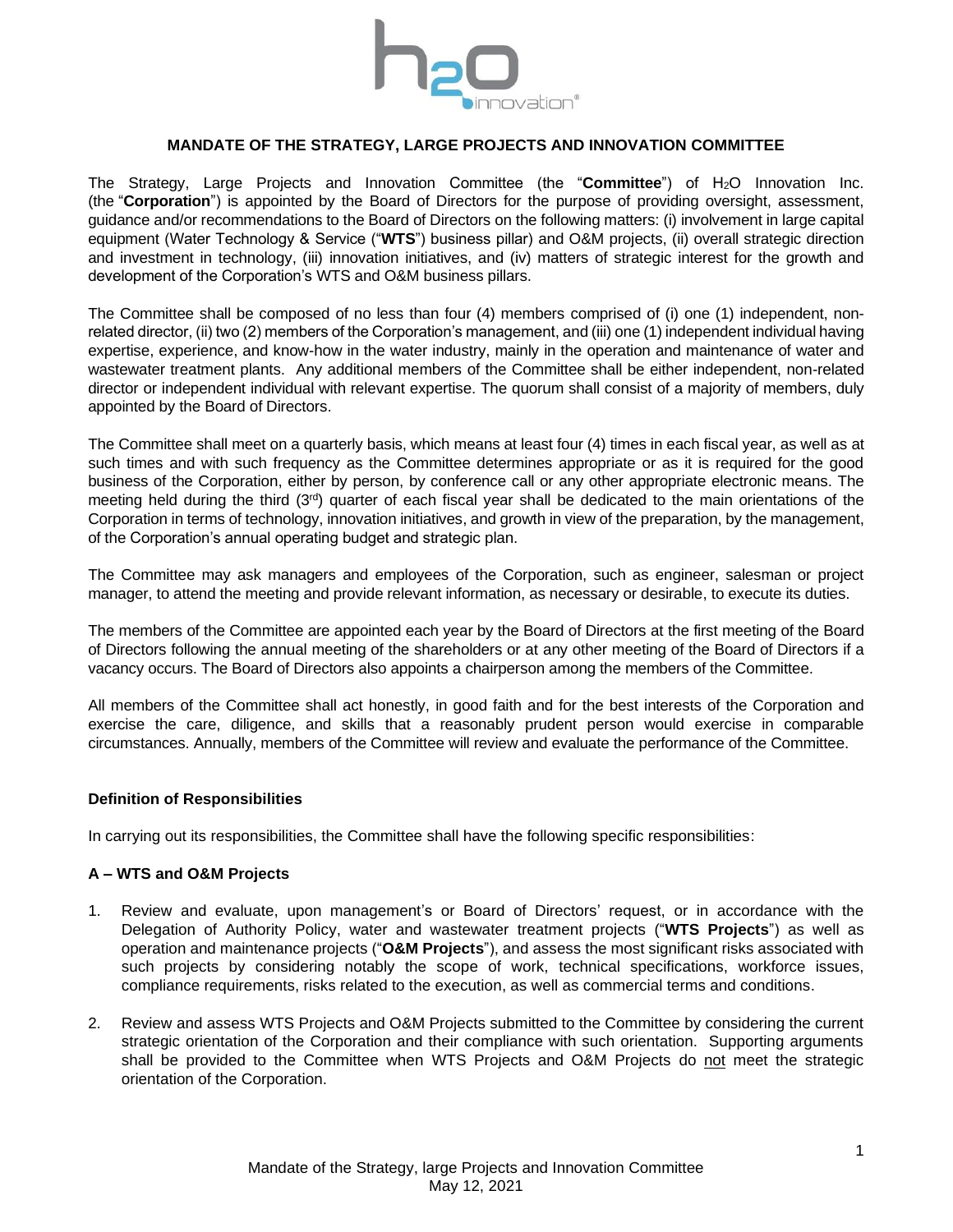

- 3. Approve the submittal of bids or proposals on WTS Projects and O&M Projects presented to the Committee, as provided for in Section A[-1](#page-0-0) herein, when any of the following criteria is met:
	- (a) Having a significant scope value:
		- i. WTS Project: more than \$5 M; or
		- ii. O&M Project: more than \$10 M in the aggregate, or more than \$3 M on an annual basis;
	- (b) Expose the Corporation to unusual commercial risks, including, without limitation, the following risks:
		- i. a 100% warranty or performance bond;
		- ii. a contract requiring purchase of material assets estimated to be worth over \$500,000;
		- iii. a contract in a completely new geography (new US state or Canadian province) or requiring set-up of an international subsidiary;
		- iv. any other risks which can be considered unusual to the normal course of business for the WTS or the O&M business pillar (including CONOPS industry).

Any WTS Projects or O&M Projects requiring Board's approval as per the Delegation of Authority Policy shall be first reviewed by the Committee before being submitted to the Board of Directors for approval.

- 4. Review and consider the Corporation's backlog and pipeline for both WTS Projects and O&M Projects in support of the Corporation's overall business strategy and provide, to the Board of Directors, recommendations or alternatives in the event the Corporation's backlog or pipeline do not support the Corporation's strategic plan and strategy.
- 5. Establish and define a strategy with the O&M team for the renewal of large and significant O&M Projects within the last twelve (12) months of the current contract.

## **B – Technology, Market and Applications Strategic Orientation**

- 1. Monitor and evaluate existing and future trends in technology in the water industry that may affect the Corporation's strategic plan.
- 2. Meet with the management, on a yearly basis, to evaluate and determine the main strategic orientations the Corporation should take in terms of technology, market and applications, which orientations shall be reflected in the Corporation's strategic plan presented to the Board of Directors for approval.

### **C – Innovation**

- 1. Review the strategic goals, objectives, and orientation of the Corporation's innovation projects or initiatives ("**Innovation Projects**") and advise the management on the alignment of these Innovation Projects with the Corporation's strategic plan.
- 2. Review, on a yearly basis, all the major Innovation Projects in term of relevancy, progression, financing, and budget.
- 3. Evaluate the risks associated with the technologies or projects in which the Corporation is investing its innovation efforts, and, if necessary, review, limit, circumscribe, or cancel any ongoing Innovative Projects.
- 4. Remain aware of all the Innovation Projects submitted by the Corporation within its annual operating budget (which is approved by the Board of Directors on a yearly basis) and provide, when required, comments and assessment on the relevancy of such Innovation Projects to the Board of Directors.